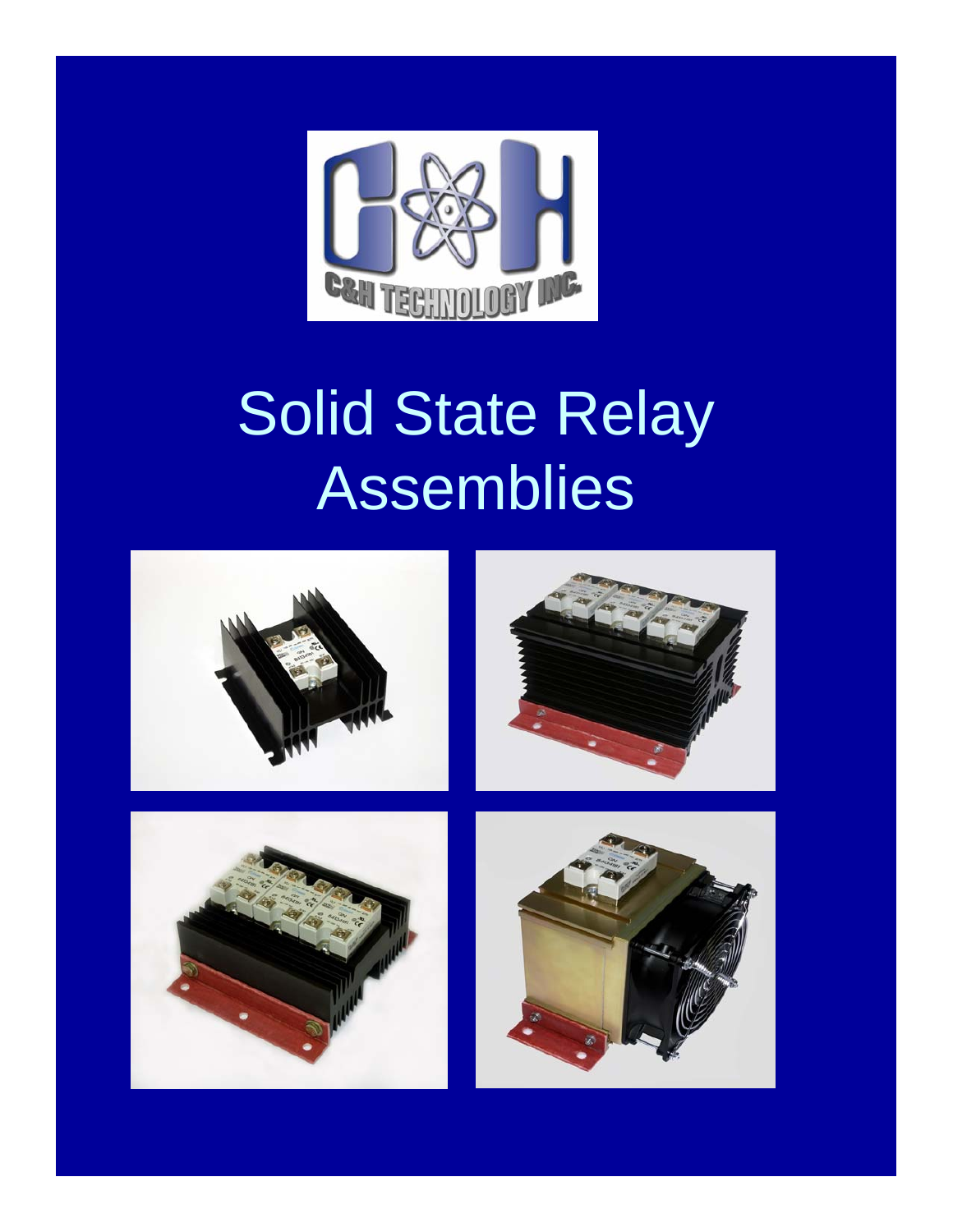

## **Solid State Relay Assembly Product Selection Guide**

#### **Single Phase Assemblies**

- **15-25A…………….1**
- **50A……………….2**
- **75A………………. 3**
- **100-125A…………4**

#### **Three Phase Assemblies**

- **10A………..……..5**
- **25A……..………..6**
- **50-100A………….7**
- **125A……………..8**



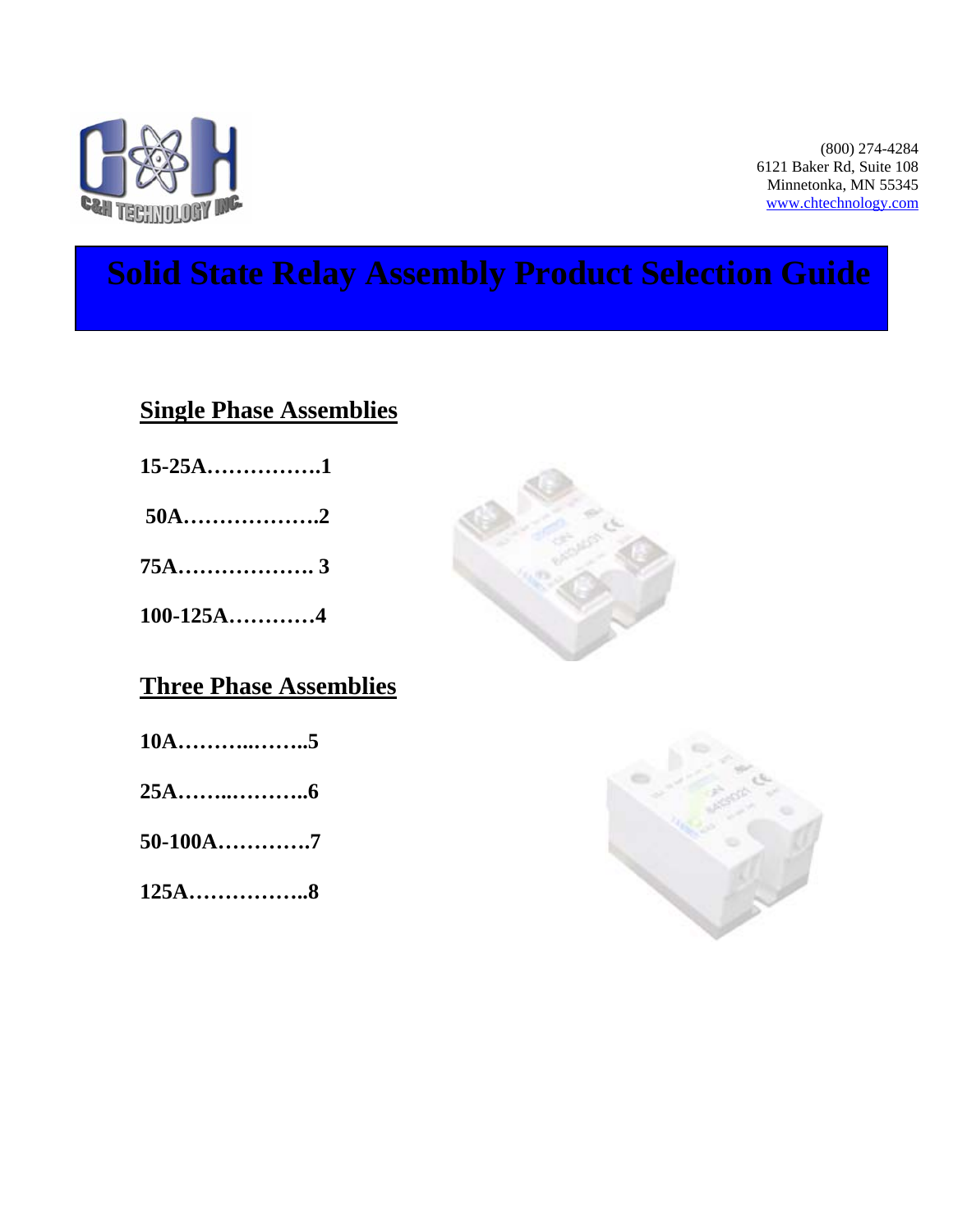

#### **Single Phase, 15-25A Panel Mount Solid State Relay Assembly**

- **Zero or Random Crossing**
- **Input Voltages: 90-280 VAC, 3-32 VDC**
- **Overvoltage and Transient Protection**
- **Output Voltages:24-280 VAC, 48-660 VAC**
- **1.5 °C/W Heat Sink Thermal Resistance**







|                    |                    |                     | <b>Load Current at Ambient</b> |     |            |
|--------------------|--------------------|---------------------|--------------------------------|-----|------------|
| <b>Part Number</b> | <b>Input Range</b> | <b>Output Range</b> | 45-50C                         | 65C | <b>80C</b> |
| CHASSR25N24-90     | 90-280 VAC         | 24-280 VAC          | 25A                            | 20A | 15A        |
| CHASSR25N24-3      | 3-32 VDC           | 24-280 VAC          | 25A                            | 20A | 15A        |
| CHASSR25N48-90     | 90-280 VAC         | 48-660 VAC          | 25A                            | 20A | 15A        |
| CHASSR25N48-3      | 3-32 VDC           | 48-660 VAC          | 25A                            | 20A | 15A        |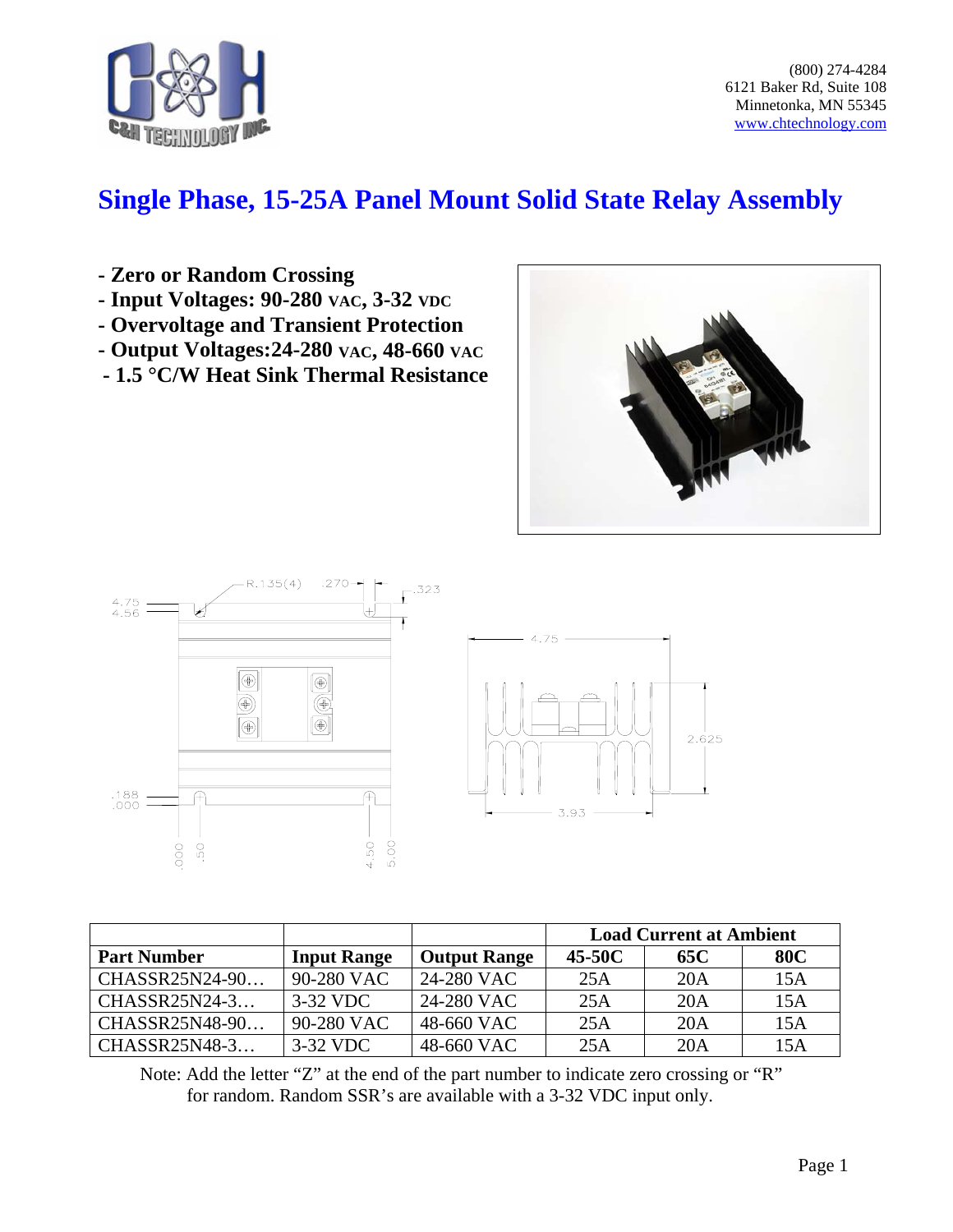

## **Single Phase, 50A Panel Mount Solid State Relay Assembly**

- **Zero or Random Crossing**
- **Input Voltages: 90-280 VAC, 3-32 VDC**
- **Overvoltage and Transient Protection**
- **Output Voltages:24-280 VAC, 48-660 VAC**
- **.9 °C/W Heat Sink Thermal Resistance**





|                    |                    |                     | <b>Load Current at Ambient</b> |            |     |
|--------------------|--------------------|---------------------|--------------------------------|------------|-----|
| <b>Part Number</b> | <b>Input Range</b> | <b>Output Range</b> | 40C                            | <b>50C</b> | 65C |
| CHASSR50N24-90     | 90-280 VAC         | 24-280 VAC          | 50A                            | 45C        | 35C |
| CHASSR50N24-3      | 3-32 VDC           | 24-280 VAC          | 50A                            | 45C        | 35C |
| CHASSR50N48-90     | 90-280 VAC         | 48-660 VAC          | 50A                            | 45C        | 35C |
| $CHASSR50N48-3.$ . | 3-32 VDC           | 48-660 VAC          | 50A                            | 45C        | 35C |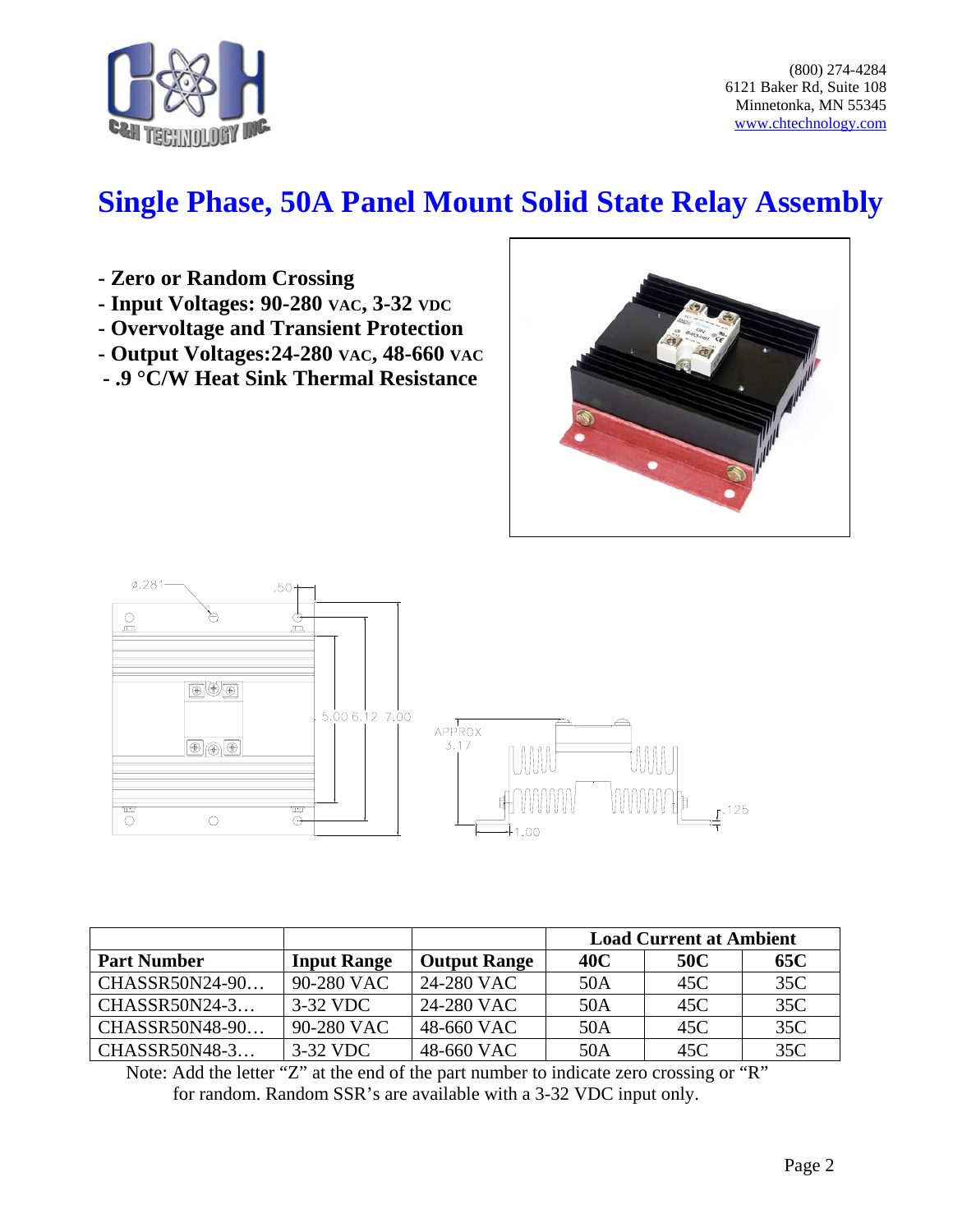

## **Single Phase, 75A Panel Mount Solid State Relay Assembly**

- **Zero or Random Crossing**
- **Input Voltages: 90-280 VAC, 3-32 VDC**
- **Overvoltage and Transient Protection**
- **Output Voltages:24-280 VAC, 48-660 VAC**
- **.6 °C/W Heat Sink Thermal Resistance**





|                    |                    |                     | <b>Load Current at Ambient</b> |     |            |
|--------------------|--------------------|---------------------|--------------------------------|-----|------------|
| <b>Part Number</b> | <b>Input Range</b> | <b>Output Range</b> | 40C                            | 55C | <b>65C</b> |
| CHASSR75N24-90     | 90-280 VAC         | 24-280 VAC          | 75A                            | 60A | 55A        |
| CHASSR75N24-3      | 3-32 VDC           | 24-280 VAC          | 75A                            | 60A | 55A        |
| CHASSR75N48-90     | 90-280 VAC         | 48-660 VAC          | 75A                            | 60A | 55A        |
| $CHASSR75N48-3$    | 3-32 VDC           | 48-660 VAC          | 75A                            | 60A | 55A        |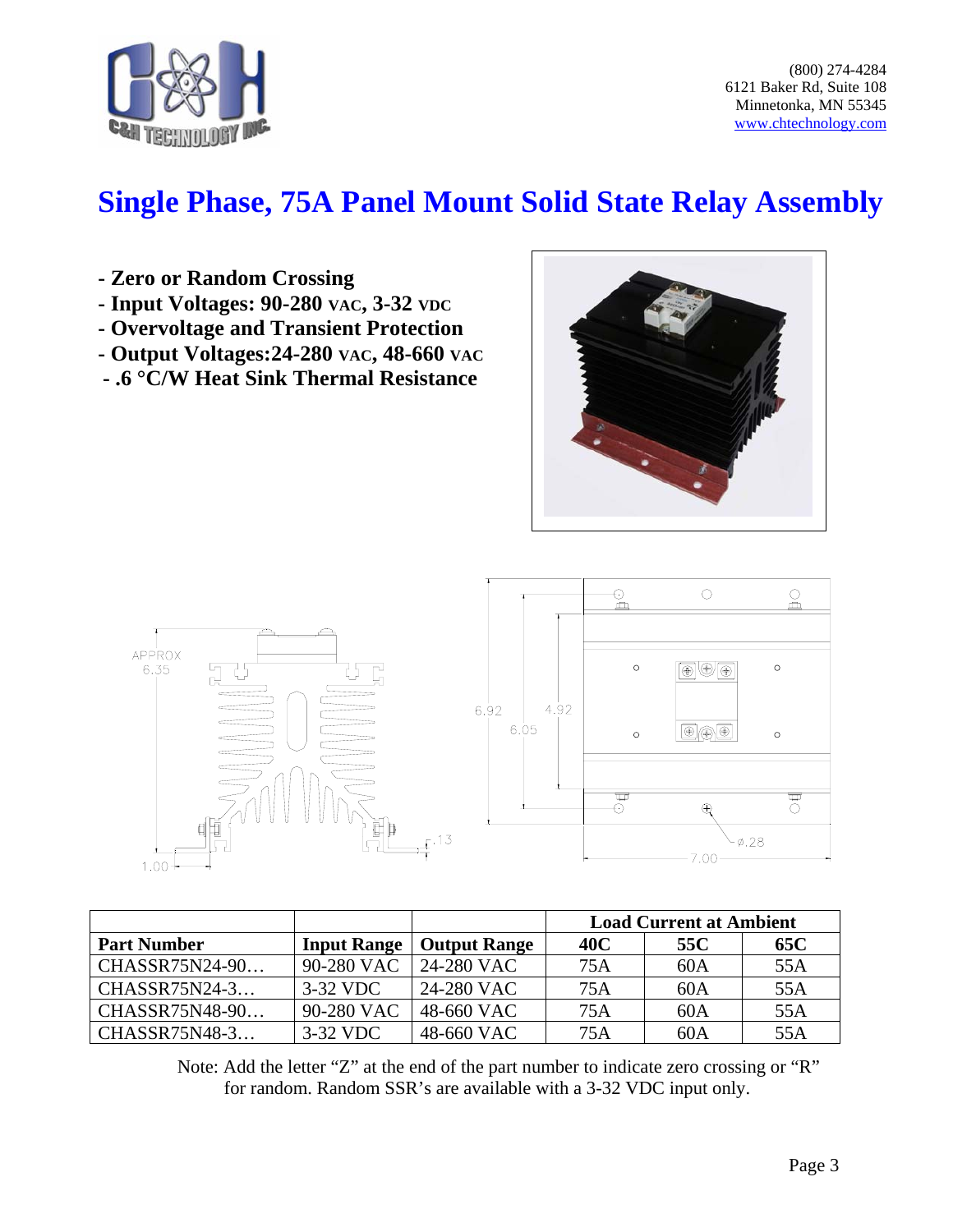

#### **Single Phase, 100A, 125A Panel Mount Solid State Relay Assembly**

- **Zero or Random Crossing**
- **Input Voltages: 90-280 VAC, 3-32 VDC**
- **Overvoltage and Transient Protection**
- **Output Voltages:24-280 VAC, 48-660 VAC**
- **.22 °C/W Heat Sink Thermal Resistance**





|                    |                    |                     | <b>Load Current at Ambient</b> |      |            |
|--------------------|--------------------|---------------------|--------------------------------|------|------------|
| <b>Part Number</b> | <b>Input Range</b> | <b>Output Range</b> | 45C                            | 60C  | <b>70C</b> |
| CHASSR100F24-90    | 90-280 VAC         | 24-280 VAC          | 100A                           | 90A  | 75A        |
| CHASSR100F24-3     | 3-32 VDC           | 24-280 VAC          | 100A                           | 90A  | 75A        |
| CHASSR100F48-90    | 90-280 VAC         | 48-660 VAC          | 100A                           | 90A  | 75A        |
| CHASSR100F48-3     | 3-32 VDC           | 48-660 VAC          | 100A                           | 90A  | 75A        |
| CHASSR125F24-90    | 90-280 VAC         | 24-280 VAC          | 125A                           | 112A | 90A        |
| CHASSR125F24-3     | 3-32 VDC           | 24-280 VAC          | 125A                           | 112A | 90A        |
| CHASSR125F48-90    | 90-280 VAC         | 48-660 VAC          | 125A                           | 112A | 90A        |
| CHASSR125F48-3     | 3-32 VDC           | 48-660 VAC          | 125A                           | 112A | 90A        |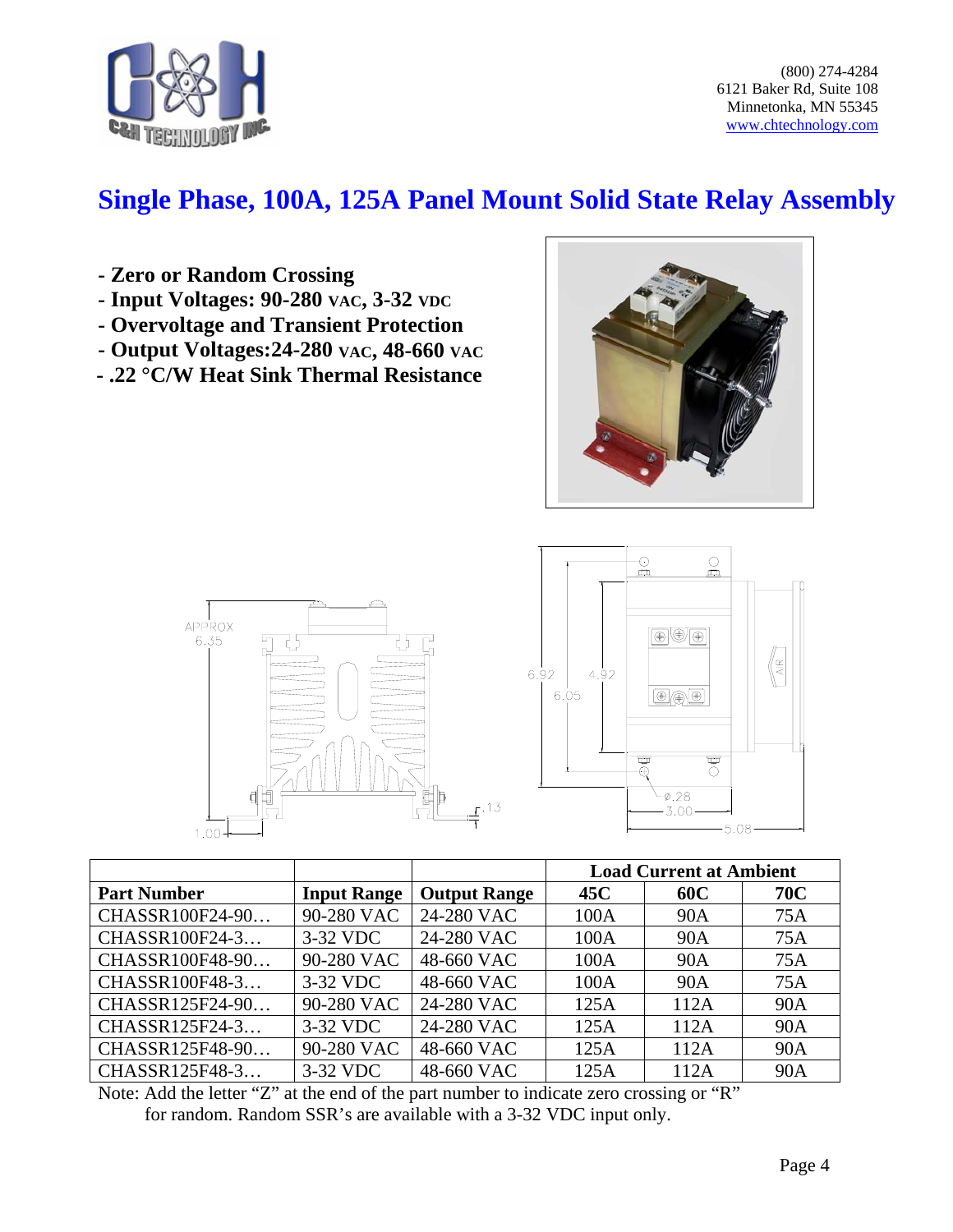

## **Three Phase, 10A Panel Mount Solid State Relay Assembly**

- **Zero or Random Crossing**
- **Input Voltages: 90-280 VAC, 3-32 VDC**
- **Overvoltage and Transient Protection**
- **Output Voltages:24-280 VAC, 48-660 VAC**
- **.9 °C/W Heat Sink Thermal Resistance**



 $r.125$ 



|                    |                    |                     | <b>Load Current at Ambient</b> |           |            |
|--------------------|--------------------|---------------------|--------------------------------|-----------|------------|
| <b>Part Number</b> | <b>Input Range</b> | <b>Output Range</b> | 45-60C                         | 75C       | <b>80C</b> |
| CHASS3R10N24-90    | 90-280 VAC         | 24-280 VAC          | 10A                            | <b>9A</b> | 8A         |
| CHASS3R10N24-3.    | 3-32 VDC           | 24-280 VAC          | 10A                            | <b>9A</b> | 8Α         |
| CHASS3R10N48-90    | 90-280 VAC         | 48-660 VAC          | 10A                            | 9Α        | 8Α         |
| CHASS3R10N48-3.    | 3-32 VDC           | 48-660 VAC          | 10A                            | 9Α        | 8A         |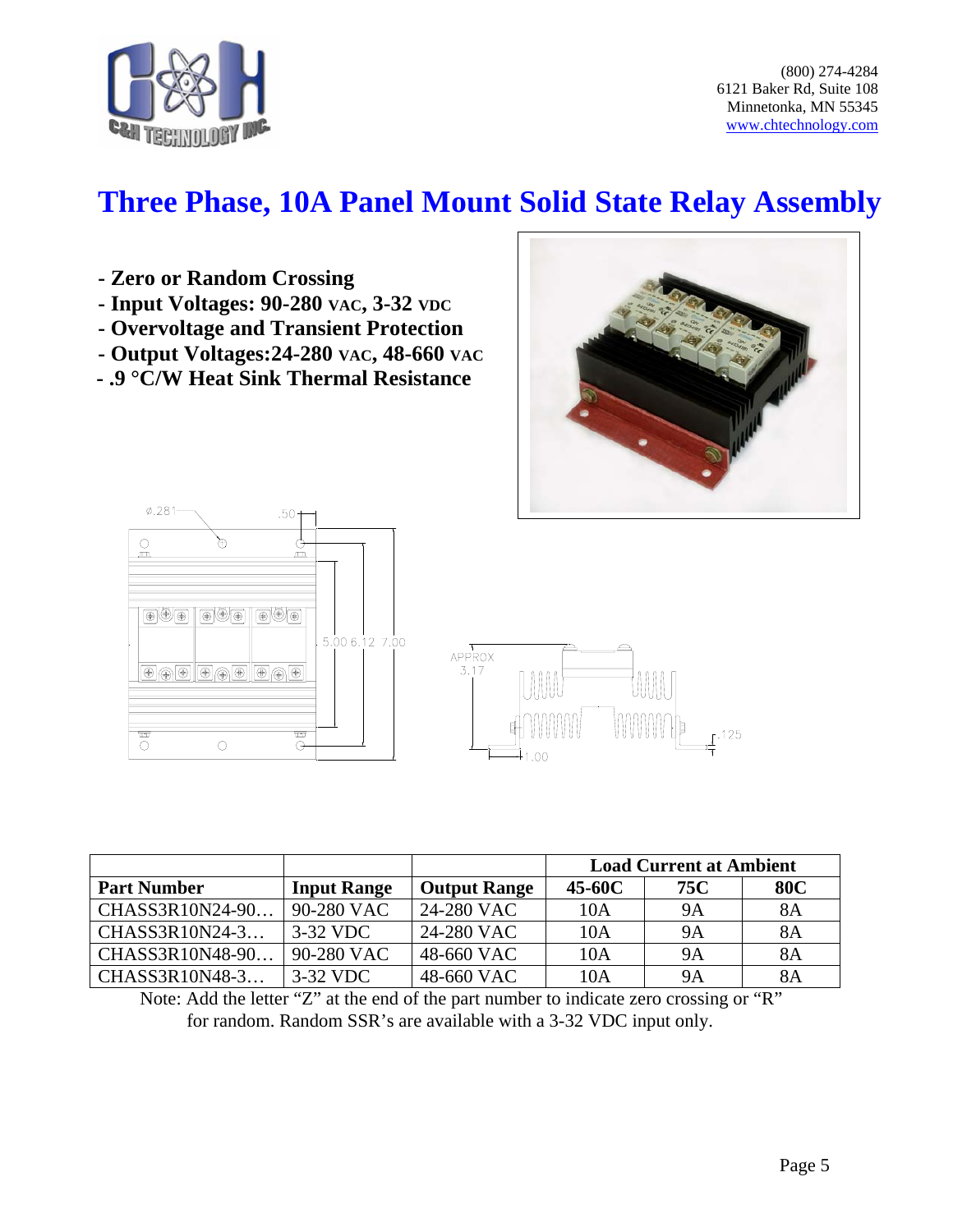

## **Three Phase, 25A Panel Mount Solid State Relay Assembly**

- **Zero or Random Crossing**
- **Input Voltages: 90-280 VAC, 3-32 VDC**
- **Overvoltage and Transient Protection**
- **Output Voltages:24-280 VAC, 48-660 VAC**
- **.6 °C/W Heat Sink Thermal Resistance**





|                    |                    |                     | <b>Load Current at Ambient</b> |            |     |
|--------------------|--------------------|---------------------|--------------------------------|------------|-----|
| <b>Part Number</b> | <b>Input Range</b> | <b>Output Range</b> | 45-70C                         | <b>75C</b> | 80C |
| CHASS3R25N24-90    | 90-280 VAC         | 24-280 VAC          | 25A                            | 23A        | 20A |
| CHASS3R25N24-3.    | 3-32 VDC           | 24-280 VAC          | 25A                            | 23A        | 20A |
| CHASS3R25N48-90    | 90-280 VAC         | 48-660 VAC          | 25A                            | 23A        | 20A |
| CHASS3R25N48-3.    | 3-32 VDC           | 48-660 VAC          | 25A                            | 23A        | 20A |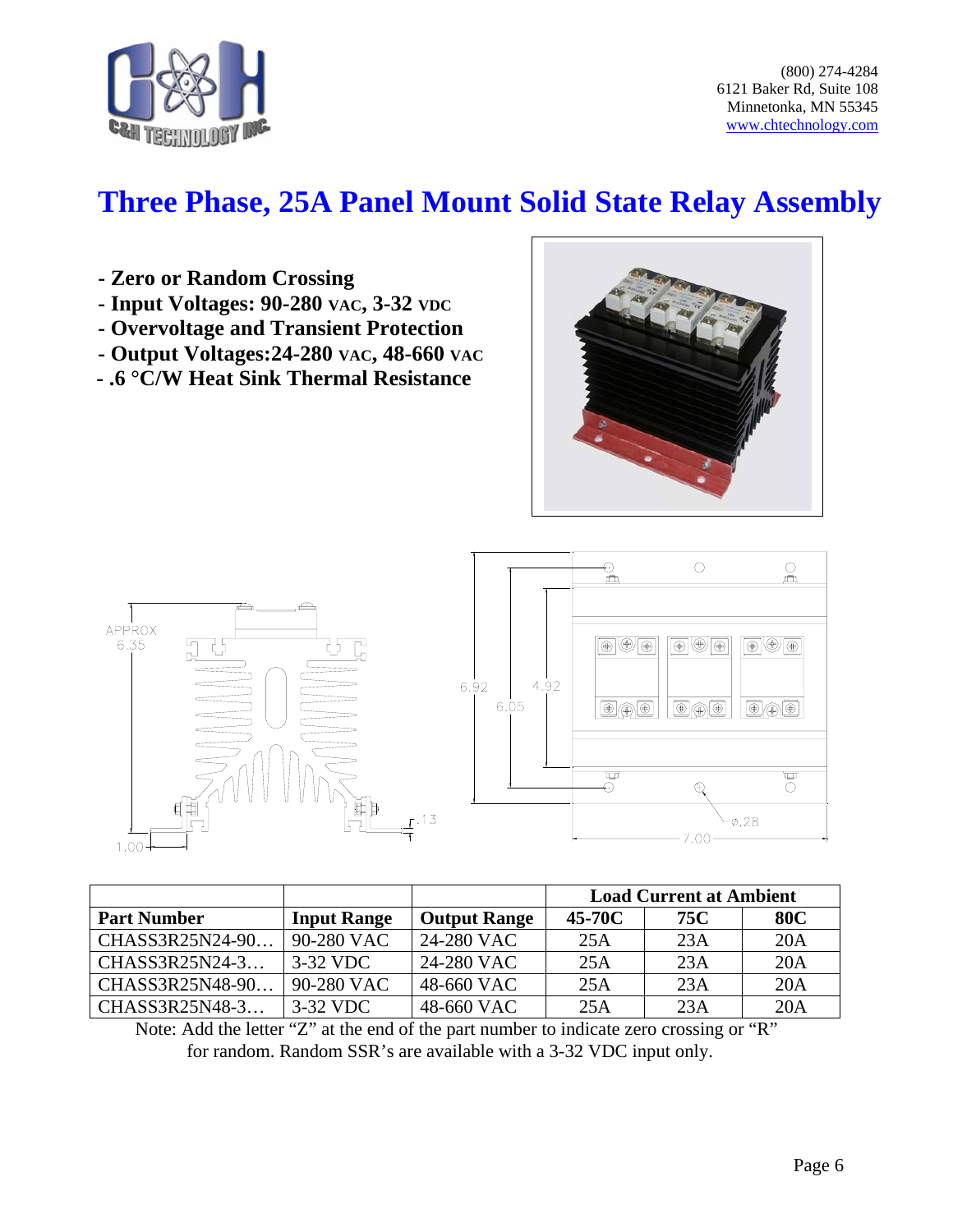

#### **Three Phase, 50, 75, 100A Panel Mount Solid State Relay Assembly**

- **Zero or Random Crossing**
- **Input Voltages: 90-280 VAC, 3-32 VDC**
- **Overvoltage and Transient Protection**
- **Output Voltages:24-280 VAC, 48-660 VAC**
- **.14° C/W Heat Sink Thermal Resistance**







|                    |                    |                     | <b>Load Current at Ambient</b> |            |            |
|--------------------|--------------------|---------------------|--------------------------------|------------|------------|
| <b>Part Number</b> | <b>Input Range</b> | <b>Output Range</b> | 45-60C                         | <b>70C</b> | <b>80C</b> |
| CHASS3R50F24-90    | 90-280 VAC         | 24-280 VAC          | 50A                            | 45A        | 40A        |
| CHASS3R50F24-3     | 3-32 VDC           | 24-280 VAC          | 50A                            | 45A        | 40A        |
| CHASS3R50F48-90    | 90-280 VAC         | 48-660 VAC          | 50A                            | 45A        | 40A        |
| CHASS3R50F48-3     | 3-32 VDC           | 48-660 VAC          | 50A                            | 45A        | 40A        |
| CHASS3R75F24-90    | 90-280 VAC         | 24-280 VAC          | 75A                            | 65A        | 55A        |
| CHASS3R75F24-3     | 3-32 VDC           | 24-280 VAC          | 75A                            | 65A        | 55A        |
| CHASS3R75F48-90    | 90-280 VAC         | 48-660 VAC          | 75A                            | 65A        | 55A        |
| CHASS3R75F48-3     | 3-32 VDC           | 48-660 VAC          | 75A                            | 65A        | 55A        |
| CHASS3R100F24-90   | 90-280 VAC         | 24-280 VAC          | 100A                           | 70A        | 55A        |
| CHASS3R100F24-3    | 3-32 VDC           | 24-280 VAC          | 100A                           | 70A        | 55A        |
| CHASS3R100F48-90   | 90-280 VAC         | 48-660 VAC          | 100A                           | 70A        | 55A        |
| CHASS3R100FN48-3   | 3-32 VDC           | 48-660 VAC          | 100A                           | 70A        | 55A        |